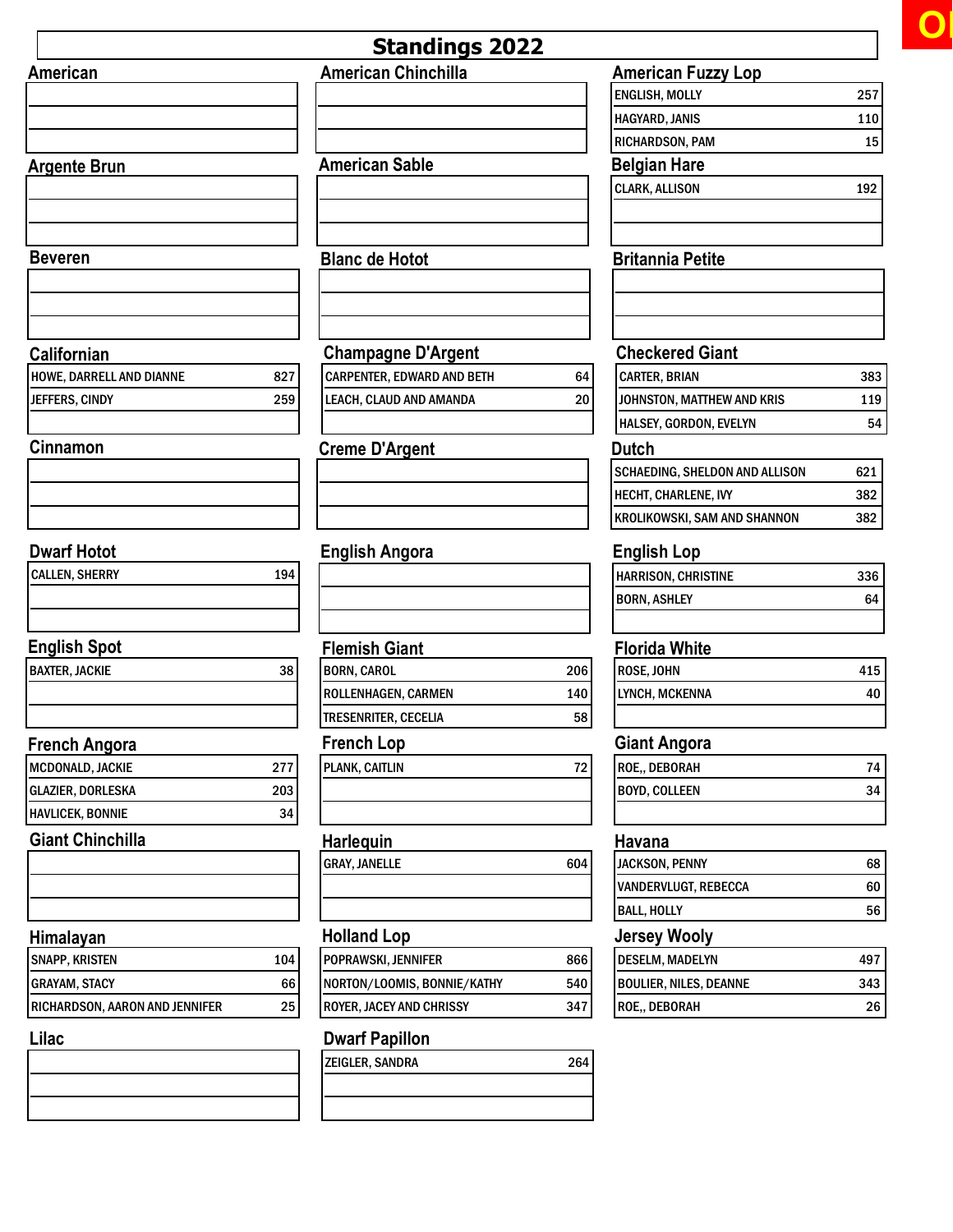# Standings 2022

## Lionhead

| <b>RICHARDSON, PAM</b> | 13 <sub>0</sub> |
|------------------------|-----------------|
|                        |                 |
|                        |                 |

## Mini Satin

| MERCER, HOLLY         | 261 |
|-----------------------|-----|
| COUNTERMAN, VALERIE   | 124 |
| <b>CALLEN, SHERRY</b> | 78. |

### Palomino

### Rhinelander

| POUTTU, MARY               | 731 |
|----------------------------|-----|
| JOHNSTON, MATTHEW AND KRIS | 61  |
|                            |     |
| Silver                     |     |

| UIIVU                          |     |
|--------------------------------|-----|
| HALLER, BEVERLY                | 182 |
| RICHARDSON, AARON AND JENNIFER | 361 |

### Standard Chinchilla

| <b>KEEN, KAITLYN</b> | 567 |
|----------------------|-----|
| <b>KEEN, NATALIE</b> | 393 |
| <b>KEEN, CAMERON</b> |     |

| Mini Lop       |     |
|----------------|-----|
| MALLORY, DONNA | 807 |
| WEST, SUE      | 757 |
| BARKLEY, JERAD | 132 |
|                |     |

### Netherland Dwarf New Zealand

| <b>BOND, FRED AND LESLIE</b> | 394   | <b>CARP</b>      |
|------------------------------|-------|------------------|
| JONES, PAM                   | 235   | <b>CARP</b>      |
| <b>DENNIS, HAILEY</b>        | 217   | HOLC             |
| Polish                       |       | Rex              |
| <b>COUNTERMAN, VALERIE</b>   | 1,153 | <b>FORK</b>      |
| MICHAEL, GREG                | 983   | Harut            |
| <b>HALLER, BEVERLY</b>       | 72    | <b>SLOV</b>      |
| <b>Satin</b>                 |       | Sati             |
| <b>KINGSBURY, TIM</b>        | 718   | <b>RICH</b>      |
| <b>MOESSNER, SUSAN</b>       | 268   | MCD <sub>0</sub> |
| l WEISS. GLENDA AND TIFFANY  | 217   | <b>NORR</b>      |

| Tan                     |     |
|-------------------------|-----|
| MIZE/HORNE, DALE/ALISON | 605 |

 $#SHS$ 

| <b>IVILLE/ NUNIVE, DALE/ ALISUIV</b> | ບບວ |
|--------------------------------------|-----|
| SHIRK, COUNTERMAN, BRIAN, VALERIE    | 407 |
| <b>HESSOU, KATIE</b>                 | 197 |

|    | <b>Mini Rex</b>               |     |
|----|-------------------------------|-----|
| )7 | <b>CAMPBELL, PEGGY</b>        | 395 |
| 57 | <b>BOULIER, NILES, DEANNE</b> | 388 |
| 32 | <b>RUMSEY, JULIE</b>          | 132 |
|    |                               |     |

| CARPENTER, BRUCE, MELISSA         | 225 |
|-----------------------------------|-----|
| <b>CARPENTER, EDWARD AND BETH</b> | 162 |
| HOLCOMB, KATIE, DAVE              | 101 |

| <b>FORKUM, CAROL</b>           | 318   |
|--------------------------------|-------|
| Harubin/Blasen, Danielle/Elise | 238   |
| <b>SLOVAK, RENEA</b>           | 178 l |

## Satin Angora

| <b>RICHARDSON, AARON AND JENNIFER</b> |  |
|---------------------------------------|--|
| MCDONALD, JACKIE                      |  |
| NORRIS, NATALIE                       |  |

## Silver Fox Silver Marten

| <b>GREEN, CLYDE</b>   | 172 |
|-----------------------|-----|
| <b>LYNCH, MCKENNA</b> |     |
|                       |     |

## Thrianta

| <b>IBAMFIELD. ELIZABETH</b>  |  |
|------------------------------|--|
| <b>STRICKLAND, KATHERINE</b> |  |
|                              |  |

## TOP 10 ALL BREED POINTS  $_{\#SHS}$   $_{\#SHS}$   $_{\#S}$  FUR POINTS BY BREED

| <b>COUNTERMAN, VALERIE</b>      | 4              | 1277 |
|---------------------------------|----------------|------|
| MICHAEL, GREG                   | 4              | 983  |
| <b>POPRAWSKI, JENNIFER</b>      | 4              | 866  |
| <b>HOWE, DARRELL AND DIANNE</b> | 4              | 827  |
| <b>MALLORY, DONNA</b>           | 4              | 807  |
| <b>WEST, SUE</b>                | $\overline{2}$ | 757  |
| <b>BOULIER, NILES, DEANNE</b>   | 4              | 731  |
| POUTTU, MARY                    | 4              | 731  |
| KINGSBURY, TIM                  | 4              | 718  |
| SCHAEDING, SHELDON AND ALLISON  | 4              | 621  |
|                                 |                |      |

| <b>KEEN, NATALIE / SC</b>           | 228 |
|-------------------------------------|-----|
| GARRETT, CHRIS, JEREMY, SHERRY / ST | 169 |
| <b>KEEN, KAITLYN / SC</b>           | 78  |
| MOESSNER, SUSAN / ST                | 36  |
| / AM                                | 0   |
|                                     |     |
|                                     |     |
|                                     |     |
|                                     |     |
|                                     |     |

## QUALITY POINTS

| PLANK, CAITLIN  | 32 |
|-----------------|----|
| POUTTU, MARY    |    |
| KEEN, KAITLYN   |    |
| LYNCH, MCKENNA  | 16 |
| GRINOLD, KRISTY |    |

## MEAT PEN POINTS OUT OF STATE POINTS

| GALFORD, JOSIE, AIMEE WOTEN, JOSHUA | 1,470 |
|-------------------------------------|-------|
| Nonmember                           |       |
|                                     |       |
|                                     |       |
|                                     |       |